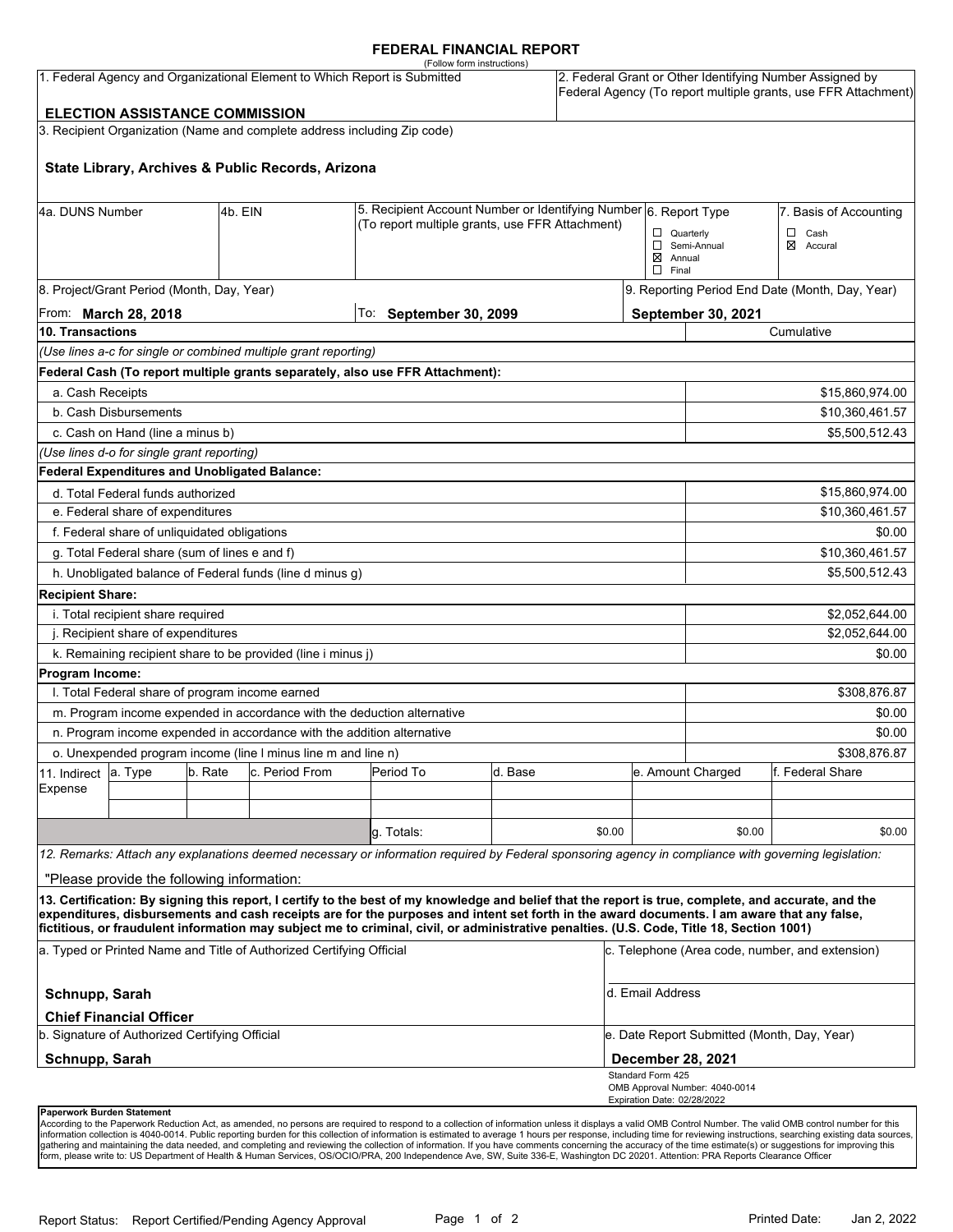Federal Agency & Organization

:

Federal Grant ID Recipient Organization

| <b>DUNS Number</b><br><b>DUNS Status when Certified</b><br><b>EIN</b><br><b>Reporting Period End Date</b><br><b>Status</b><br><b>Remarks</b> | : Report Certified/Pending Agency Approval<br>: "Please provide the following information:                                                                                                                                                                                                                                                        |
|----------------------------------------------------------------------------------------------------------------------------------------------|---------------------------------------------------------------------------------------------------------------------------------------------------------------------------------------------------------------------------------------------------------------------------------------------------------------------------------------------------|
|                                                                                                                                              | State interest earned (current fiscal year): \$0<br>State interest expended (current fiscal year): \$0<br>Program income earned (current fiscal year): \$0<br>Program income earned breakdown (current fiscal year): \$0 Source: e.g. Sale of<br>registration list<br>Program income expended (current fiscal year): \$0                          |
|                                                                                                                                              | Note on line L: We discovered some errors in how the state treasurer setup the<br>interest accounts on our federal share of income and have worked with them to correct<br>the issues and asked them to calculate and post interest for some missed months.<br>The interest earned on the federal share for the missed months will post in FFY22. |

| <b>Federal Agency Review</b> |                                |  |  |  |  |  |  |
|------------------------------|--------------------------------|--|--|--|--|--|--|
| <b>Reviewer Name</b>         | ٠.<br>$\overline{\phantom{a}}$ |  |  |  |  |  |  |
| Phone #                      |                                |  |  |  |  |  |  |
| Email                        |                                |  |  |  |  |  |  |
| <b>Review Date</b>           |                                |  |  |  |  |  |  |
| <b>Review Comments</b>       | - 11                           |  |  |  |  |  |  |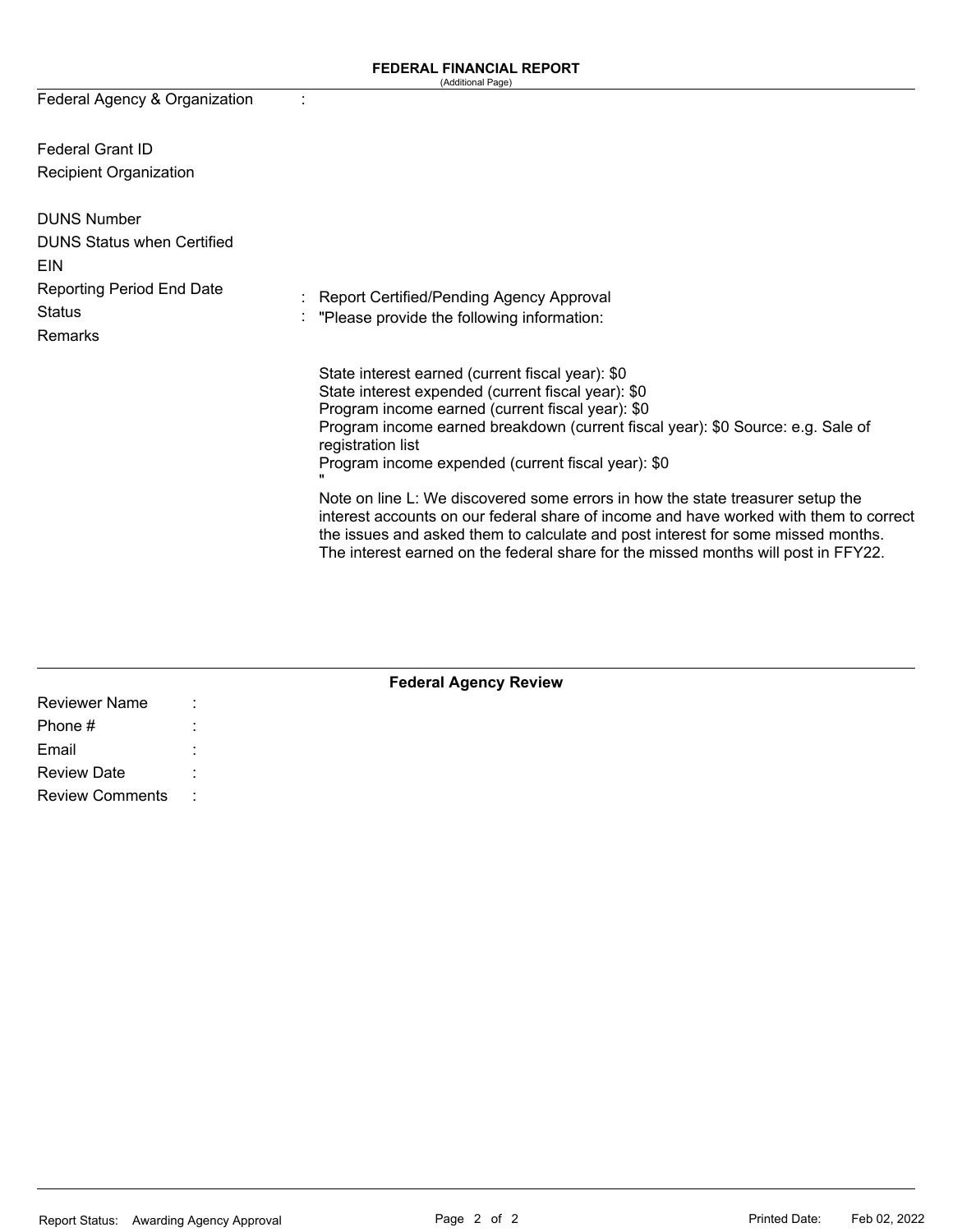# 2021-2022 EAC Progress Report

# 3. EAC Progress Report

### **1. State or Territory:**

Arizona

# **2. Grant Number:**

### **3. Report:**

Annual (Oct 1 - Sept 30)

## **4. Grant:**

Election Security

#### **5. Reporting Period Start Date**

10/01/2020

### **6. Reporting Period End Date**

09/30/2021

# 4. Progress and Narrative

7. Describe in detail what happened during this reporting period and explain how you implemented the approved grant activities in accordance with your State Plan/Program Narrative. (*Note: Your activities should align with your Grant Cost Categories Table.)*

 The Arizona Secretary of State's Office performed various approved grant activities throughout the state during this reporting period.

Our FFY21 spending included several cyber security initiatives. We purchased an NTA/UEBA solution to detect unusual and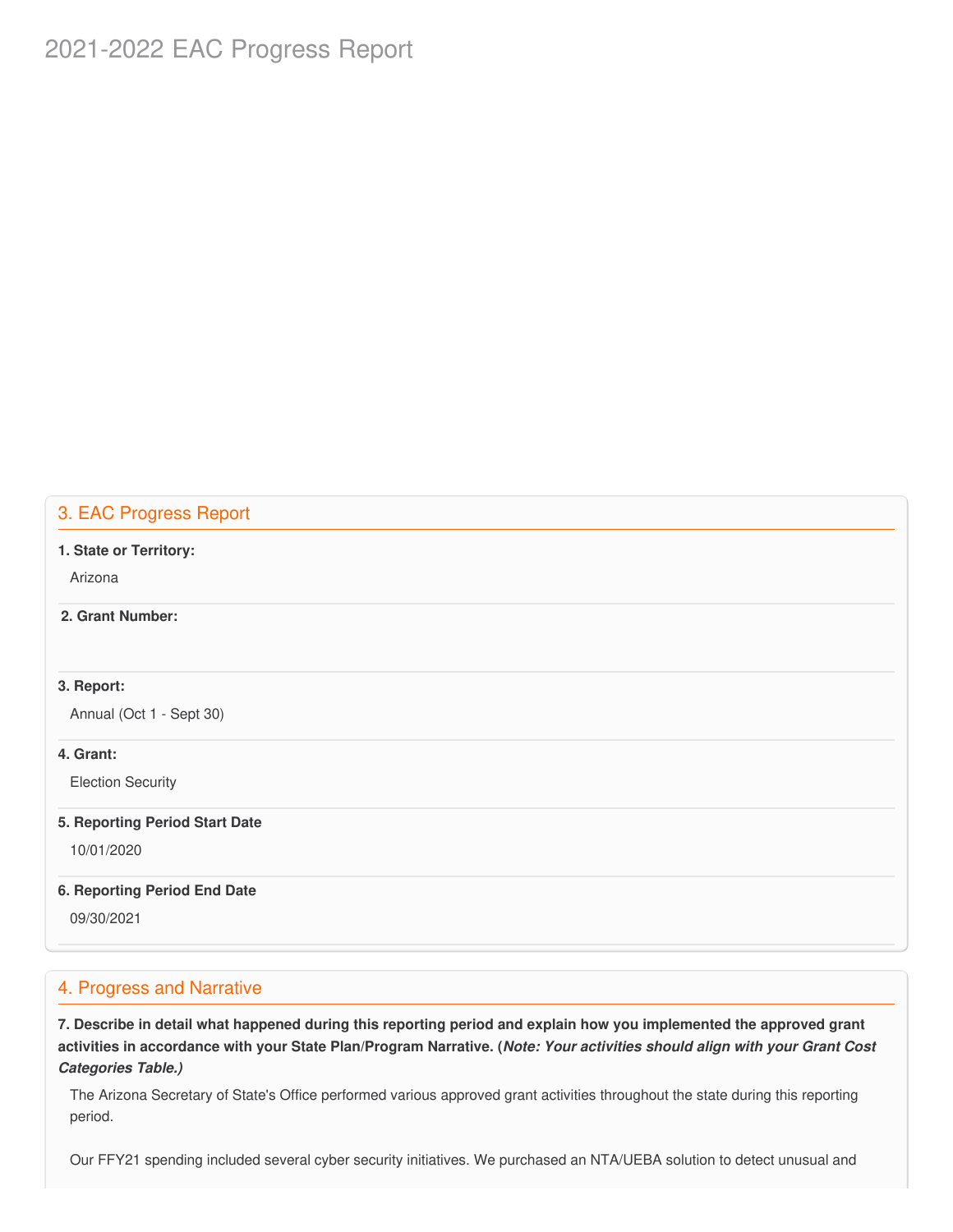known malicious network behavior, upgraded our firewall to provide greater segmentation and prevent lateral movement of cyber threats across our network, and distributed USB flash drives to counties for secure upload of results into the election night reporting system from their election management systems. Additionally, our Office funded the placement of Threat Liaison Officers in County offices throughout the state on Election Day and brought on a contractor to work on election security assessment remediation.

 Our Office also provided subgrants to Arizona counties in the form of formula grants that the counties could use toward any allowable HAVA grant category. Subgrants were used to purchase voting equipment, enhance security, and perform several other activities.

 In addition to these activities, we paid for voter registration system items, including project deliverables for the new statewide voter registration database (AVID), project management costs associated with implementation of the system, and maintenance and enhancements on the new system.

 Lastly, our office utilized HAVA funds for staff that supported HAVA grant administration, election security, and elections community outreach.

8. Describe any significant changes to your program during the project, including changes to your original State  **Plan/Program Narrative or favorable developments that improved program efficiency and/or service delivery.**

N/A

### **9. Issues Encountered:**

Describe all major issues that arose during the implementation of the project and the reasons why established goals were not met, if applicable. Address each issue separately and describe whether and how the issues were resolved. Also,  **briefly discuss the implications of any unresolved issues or concerns.**

 In Arizona HAVA funds are subject to legislative appropriation and we are required to submit expenditure plans to the joint legislative budget committee each year. These requirements sometimes impede and delay our ability to access the funds since the legislature and their committees do not meet year-round.

 Also, we have been unsuccessful at lobbying the legislature for cash matches on the funds, and instead have relied on county general operating expenditures to meet match requirements.

### **10. Provide a description of any training conducted, including security training.**

N/A

#### **11. Subgrants:**

#### **Did your office provide subawards to local jurisdictions during this reporting period?**

Yes

#### **12. Describe the activities carried out by your subgrantees during the reporting period.**

 We disbursed \$367,688 in subgrants during FFY21 and counties expended a total of \$[511,782.83](https://511,782.83) as some counties still had funding available from prior FY disbursals. Most of the grant money was used to purchase voting equipment, including ballot/barcode scanners, and headphones. Security was the second most common expenditure category. Security included cameras/recording equipment, fencing, doors, lighting, and cyber security/security software. \$[13,820.64](https://13,820.64) was spent on Other (Training) which included Elections Center CERA trainings, and elections conferences. [\\$72,958.47](https://72,958.47) was spent on Other (Misc) which was for equipment delivery/installation, printers, funds for facilities improvements, and temporary staff for Election Day. The rest of the grant money was spent on a combination of Election Auditing and Voter Registration Systems.

#### **Provide a breakdown of aggregate subawards expenditures across major categories.**

Voting Equipment : [\\$316,892.72](https://316,892.72)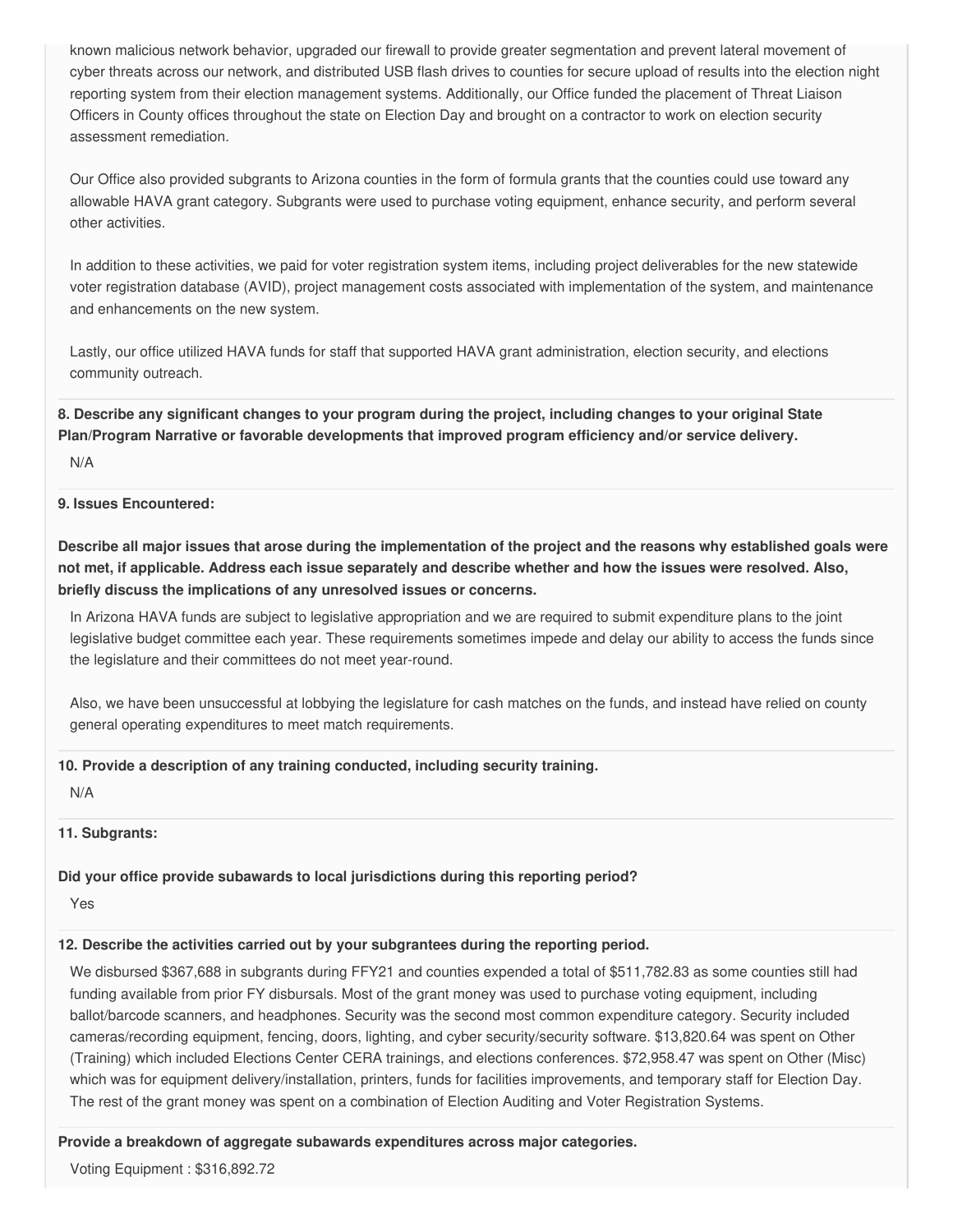Election Auditing : \$183.65 Voter Registration Systems : [\\$8,473.70](https://8,473.70) Security : \$[99,403.51](https://99,403.51) Communications : \$0.00 Other (Voter Reg. Security Equipment) : \$0.00 Other (Specify above) : [\\$13,820.64](https://13,820.64) Other (Specify above) : [\\$73,008.61](https://73,008.61) Total : [\\$511782.83](https://511782.83)

#### **13. Match:**

#### **Describe how you are meeting or have met the matching requirement.**

We met the match obligation in FFY20 using eligible expenses from County general operating budgets.

14. Report on the number and type of articles of voting equipment obtained with the funds. Include the amount expended  **on the expenditure table.**

N/A

# 5. Expenditures

### **15. Current Period Amount Expended and Unliquidated Obligations**

## **GRANT COST CATEGORIES - FEDERAL**

 Voting Equipment and Processes: : \$0 Post-Election Auditing: : \$0 Voter Registration Systems: : \$1110888 Cyber Security: : \$294539 Voter Education/Communications: : \$0 Accessibility: : \$0 Staffing: : \$103752 Training: : \$0 Subgrants: : \$367688 Indirect Costs (If applicable, FFR Line 11): : \$0 Unliquidated Obligations (If applicable, FFR Line 10f): : \$0 Other (Specify below) : \$0 Other (Specify below) : \$0 Other (Specify below) : \$0 Total : \$1876867 **Comments:**

# **16. GRANT COST CATEGORIES - MATCH**

 Voting Equipment and Processes: : \$0 Post-Election Auditing: : \$0 Voter Registration Systems: : \$0 Cyber Security: : \$0 Voter Education/Communications: : \$0 Accessibility: : \$0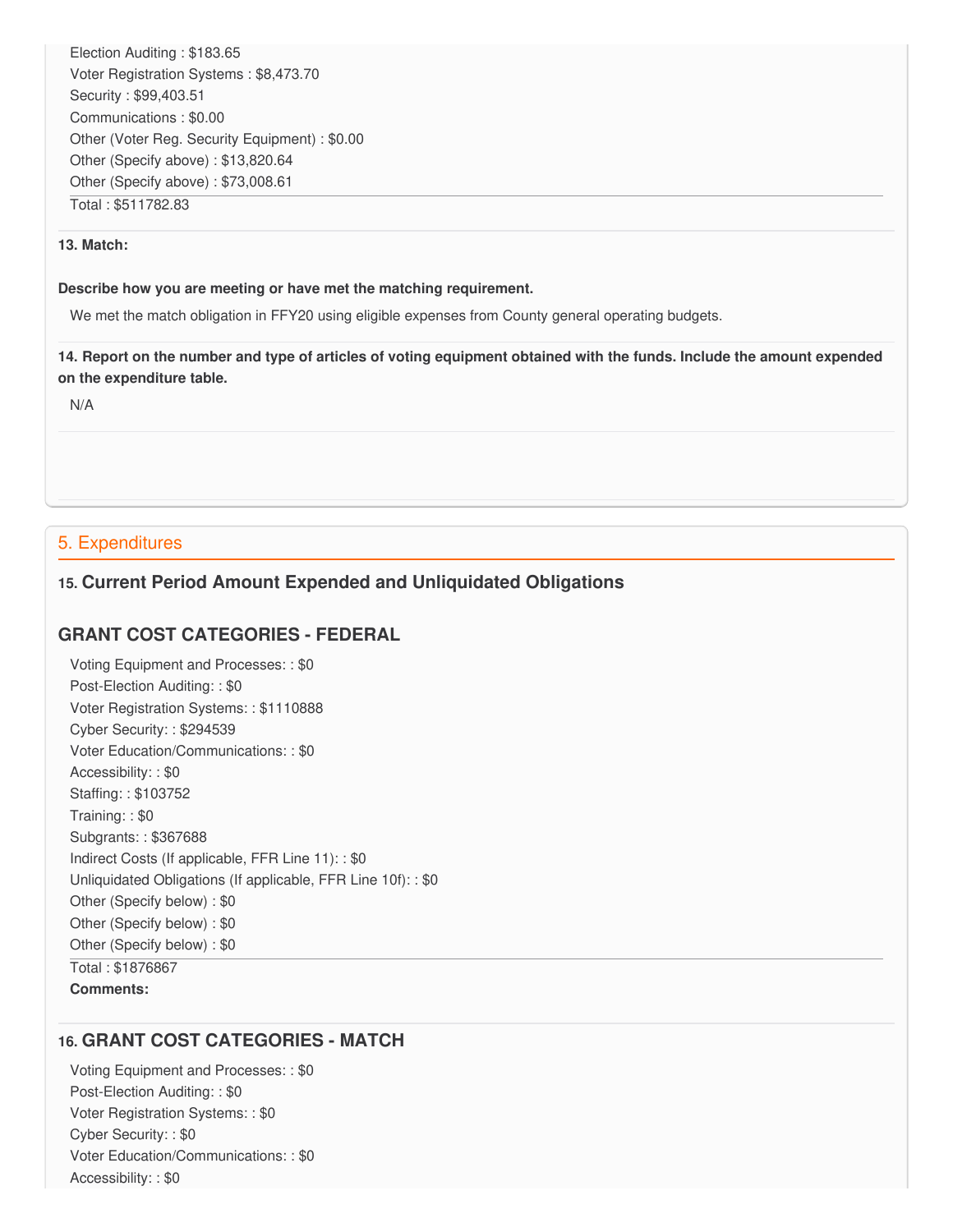Staffing: : \$0 Training: : \$0 Subgrants: : \$0 Indirect Costs (If applicable, FFR Line 11): : \$0 Unliquidated Obligations (If applicable, FFR Line 10f): : \$0 Other (Specify below) : \$0 Other (Specify below) : \$0 Other (Specify below) : \$0 Total : \$0 **Comments:**

# 7. Expenditures

#### **17. Confirm Total Grant Expenditure Amounts**

Federal : \$1876867

Match : \$0

Total : \$1876867

 **OMB CONTROL NUMBER: 3265-0020**

# 8. Certification

 **Name and Contact of the authorized certifying official of the recipient.**

**First Name**

Sarah

#### **Last Name**

Brown

**Title**

Chief Financial Officer

**Phone Number** 

**Email Address**

 **18. Add another contact to send a copy of submission confirmation and edit link?**

 **Signature of Certifying Official:**